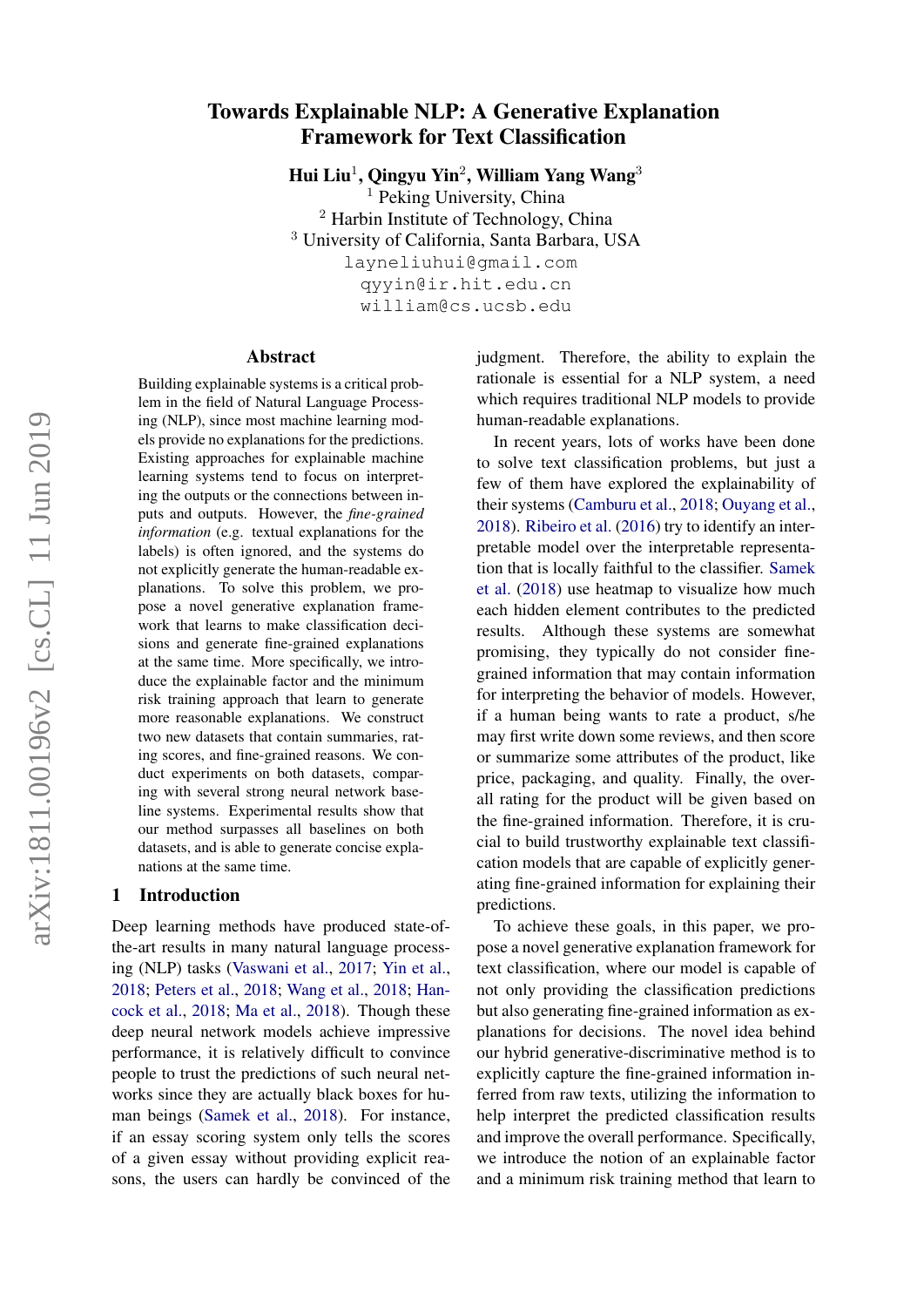generate reasonable explanations for the overall predict results. Meanwhile, such a strategy brings strong connections between the explanations and predictions, which in return leads to better performance. To the best of our knowledge, we are the first to explicitly explain the predicted results by utilizing the abstractive generative fine-grained information.

In this work, we regard the summaries (texts) and rating scores (numbers) as the fine-grained information. Two datasets that contain these kinds of fine-grained information are collected to evaluate our method. More specifically, we construct a dataset crawled from a website called  $PCMag<sup>1</sup>$  $PCMag<sup>1</sup>$  $PCMag<sup>1</sup>$ . Each item in this dataset consists of three parts: a long review text for one product, three short text comments (respectively explains the property of the product from positive, negative and neutral perspectives) and an overall rating score. We regard the three short comments as fine-grained information for the long review text. Besides, we also conduct experiments on the Skytrax User Re-views Dataset<sup>[2](#page-1-1)</sup>, where each case consists of three parts: a review text for a flight, five sub-field rating scores (seat comfortability, cabin stuff, food, in-flight environment, ticket value) and an overall rating score. As for this dataset, we regard the five sub-field rating scores as fine-grained information for the flight review text.

Empirically, we evaluate our model-agnostic method on several neural network baseline models [\(Kim,](#page-8-8) [2014;](#page-8-8) [Liu et al.,](#page-8-9) [2016;](#page-8-9) [Zhou and Wang,](#page-9-2) [2018\)](#page-9-2) for both datasets. Experimental results suggest that our approach substantially improves the performance over baseline systems, illustrating the advantage of utilizing fine-grained information. Meanwhile, by providing the fine-grained information as explanations for the classification results, our model is an understandable system that is worth trusting. Our major contributions are three-fold:

- We are the first to leverage the generated finegrained information for building a generative explanation framework for text classification, propose an explanation factor, and introduce minimum risk training for this hybrid generative-discriminative framework;
- We evaluate our model-agnostic explanation

framework with different neural network architectures, and show considerable improvements over baseline systems on two datasets;

• We provide two new publicly available explainable NLP datasets that contain finegrained information as explanations for text classification.

### 2 Task Definition and Notations

The research problem investigated in this paper is defined as: How can we generate fine-grained explanations for the decisions our classification model makes? To answer this question, we may first investigate what are good fine-grained explanations. For example, in sentiment analysis, if a product A has three attributes: i.e., quality, practicality, and price. Each attribute can be described as "HIGH" or "LOW". And we want to know whether  $A$  is a "GOOD" or "BAD" product. If our model categorizes A as "GOOD" and it tells that the quality of  $A$  is "HIGH", the practicality is "HIGH" and the price is "LOW", we can regard these values of attributes as good explanations that illustrate why the model judges A to be "GOOD". On the contrary, if our model produces the same values for the attributes, but it tells that  $A$  is a "BAD" product, we then think the model gives bad explanations. Therefore, for a given classification prediction made by the model, we would like to explore more on the fine-grained information that can explain why it comes to such a decision for the current example. Meanwhile, we also want to figure out whether the fine-grained information inferred from the input texts can help improve the overall classification performance.

We denote the input sequence of texts to be  $S\{s_1, s_2, \ldots, s_{|S|}\}\$ , and we want to predict which category  $y_i(i \in [1, 2, ..., N])$  the sequence S belongs to. At the same time, the model can also produce generative fine-grained explanations  $e_c$  for  $y_i$ .

### 3 Generative Explanation Framework

In this part, we introduce our proposed Generative Explanation Framework (GEF). Figure [1](#page-2-0) illustrates the architecture of our model.

### 3.1 Base Classifier and Generator

A common way to do text classification tasks is using an Encoder-Predictor architecture [\(Zhang](#page-9-3)

<span id="page-1-1"></span><span id="page-1-0"></span><sup>1</sup><https://www.pcmag.com/>

<sup>2</sup>[https://github.com/quankiquanki/](https://github.com/quankiquanki/skytrax-reviews-dataset) [skytrax-reviews-dataset](https://github.com/quankiquanki/skytrax-reviews-dataset)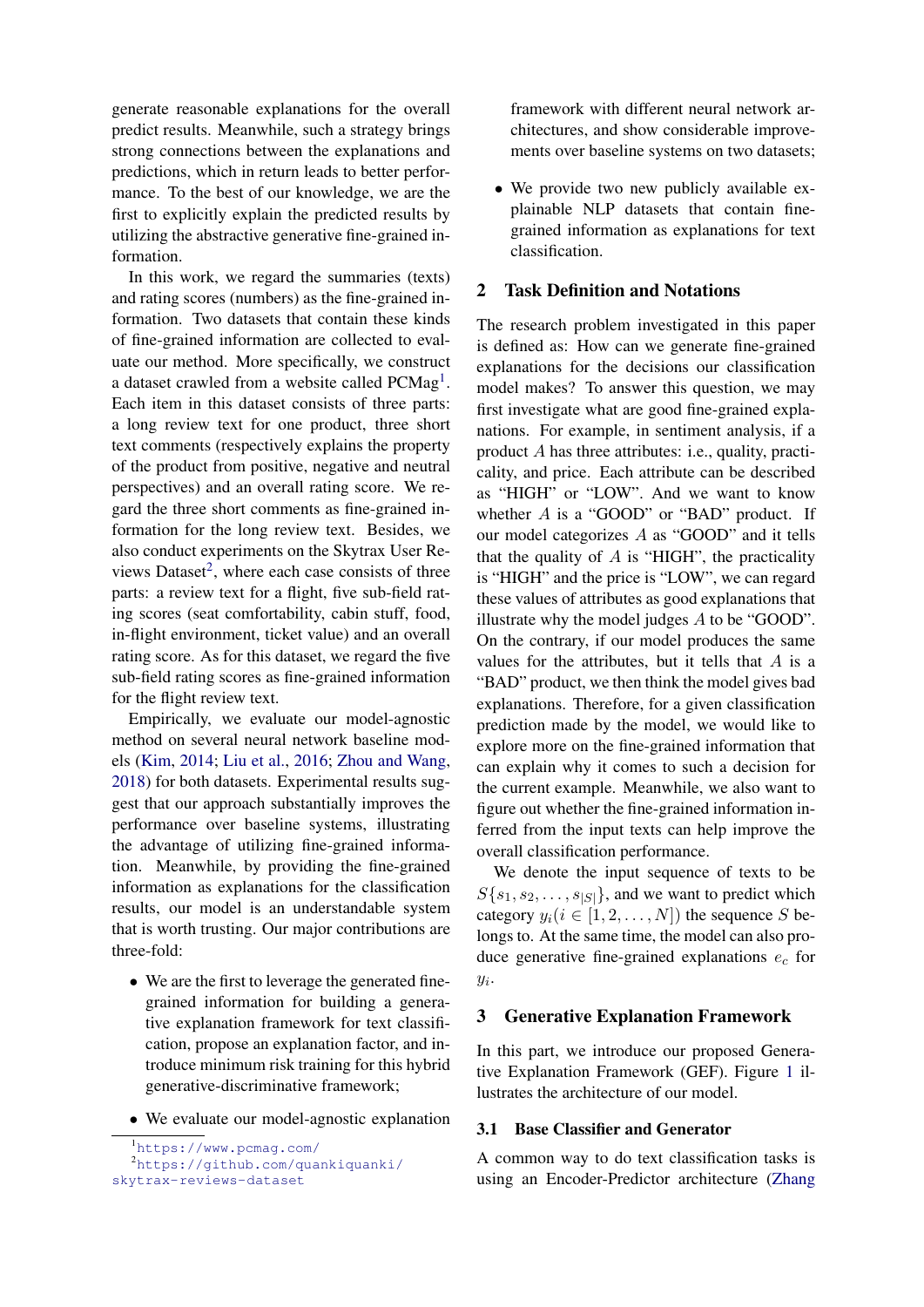<span id="page-2-0"></span>

Figure 1: The architecture of the Generative Explanation Framework. E encodes S into a representation vector  $v_e$ . P gives the probability distribution  $P_{pred}$ for categories. We extract the ground-truth probability  $\tilde{p}_{pred}$  from  $P_{pred}$ . Generator G takes  $v_e$  as input and generates explanations  $e_c$ . Classifier C and Predictor  $P$  both predict classes  $y$ .  $C$  will predict a probability distribution  $P_{classified}$  when taking  $e_c$  as input, and predict  $P_{golden}$  when taking  $e_g$  as input, and then output the ground-truth probability  $\tilde{p}_{classified}$  and  $\tilde{p}_{golden}$ . The explanation factor  $EF(S)$  is calculated through  $\tilde{p}_{pred}, \tilde{p}_{classified}$  and  $\tilde{p}_{golden}.$ 

[et al.,](#page-9-3) [2015;](#page-9-3) [Lai et al.,](#page-8-10) [2015\)](#page-8-10). As shown in Figure [1,](#page-2-0) a text encoder  $E$  takes the input text sequence S, and encodes S into a representation vector  $v_e$ . A category predictor  $P$  then gets  $v_e$  as input and outputs the category  $y_i$  and its corresponding probability distribution  $P_{pred}$ .

As mentioned above, a desirable model should not only predict the overall results  $y_i$ , but also provide generative explanations to illustrate why it makes such predictions. A simple way to generate explanations is to feed  $v_e$  to an explanation generator  $G$  to generate fine-grained explanations  $e_c$ . This procedure is formulated as:

$$
v_e = \text{Encoder}([s_1, s_2, \cdots, s_{|S|}]) \tag{1}
$$

$$
P_{pred} = Predictor(v_e)
$$
 (2)

$$
y = \arg\max_{i} (P_{pred,i})
$$
 (3)

$$
e_c = f_G(W_G \cdot v_e + b_G) \tag{4}
$$

where *Encoder* maps the input sequence  $[s_1, s_2, \cdots, s_{|S|}]$  into the representation vector  $v_e$ ;

the *Predictor* takes the  $v_e$  as input and outputs the probability distribution over classification categories by using the softmax.

During the training process, the overall loss  $\mathcal L$  is composed of two parts, i.e., the classification loss  $\mathcal{L}_p$  and explanation generation loss  $\mathcal{L}_e$ :

<span id="page-2-1"></span>
$$
\mathcal{L}(e_g, S, \theta) = \mathcal{L}_p + \mathcal{L}_e \tag{5}
$$

where  $\theta$  represents all the parameters.

### 3.2 Explanation Factor

The simple supervised way to generate explanations, as demonstrated in the previous subsection, is quite straightforward. However, there is a significant shortcoming of this generating process: it fails to build strong connections between the generative explanations and the predicted overall results. In other words, the generative explanations seem to be independent of the predicted overall results. Therefore, in order to generate more reasonable explanations for the results, we propose to use an explanation factor to help build stronger connections between the explanations and predictions.

As we have demonstrated in the introduction section, fine-grained information will sometimes reflect the overall results more intuitively than the original input text sequence. For example, given a review sentence, "The product is good to use", we may not be sure if the product should be rated as 5 stars or 4 stars. However, if we see that the attributes of the given product are all rated as 5 stars, we may be more convinced that the overall rating for the product should be 5 stars.

So in the first place, we pre-train a classifier  $C$ , which also learns to predict the category  $y$  by directly taking the explanations as input. More specifically, the goal of  $C$  is to imitate human beings' behavior, which means that  $C$  should predict the overall results more accurately than the base model that takes the original text as the input. We prove this assumption in the experiments section.

We then use the pre-trained classifier  $C$  to help provide a strong guidance for the text encoder  $E$ , making it capable of generating a more informative representation vector  $v_e$ . During the training process, we first get the generative explanations  $e_c$ by utilizing the explanation generator  $G$ . We then feed this generative explanations  $e_c$  to the classifier  $C$  to get the probability distribution of the predicted results  $P_{classified}$ . Meanwhile, we can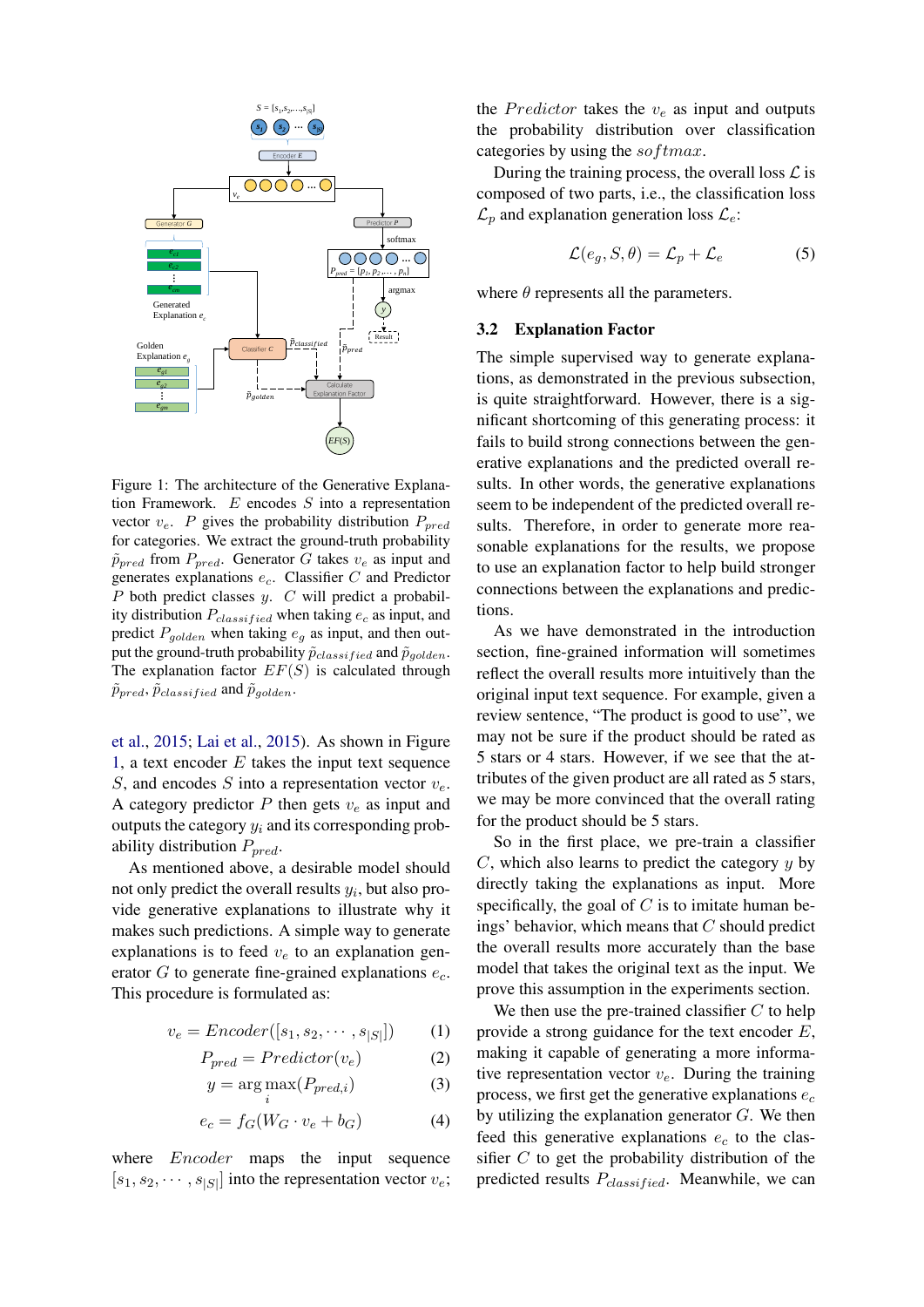also get the golden probability distribution  $P_{gold}$ by feeding the golden explanations  $e_q$  to C. The process can be formulated as:

$$
P_{classified} = softmax(f_C(W_C \cdot e_c + b_C))
$$
 (6)  

$$
P_{gold} = softmax(f_C(W_C \cdot e_g + b_C))
$$
 (7)

In order to measure the distance among predicted results, generated explanations and golden generations, we extract the ground-truth probability  $\tilde{p}_{classified}, \tilde{p}_{pred}, \tilde{p}_{gold}$  from  $P_{classified}, P_{pred},$  $P_{gold}$  respectively. They will be used to measure the discrepancy between the predicted result and ground-truth result in minimum risk training.

We define our explanation factor  $EF(S)$  as:

$$
EF(S) = |\tilde{p}_{classified} - \tilde{p}_{gold}| +
$$
  
 
$$
|\tilde{p}_{classified} - \tilde{p}_{pred}|
$$
 (8)

There are two components in this formula.

- The first part  $|\tilde{p}_{classified} \tilde{p}_{gold}|$  represents the distance between the generated explanations  $e_c$  and the golden explanations  $e_a$ . Since we pre-train  $C$  using golden explanations, we hold the view that if similar explanations are fed to  $C$ , similar predictions should be generated. For instance, if we feed a golden explanation "Great performance" to the classifier  $C$  and it tells that this explanation means "a good product", then we feed another explanation "Excellent performance" to  $C$ , it should also tell that the explanation means "a good product". For this task, we hope that  $e_c$  can express the same or similar meaning as  $e_q$ .
- The second part  $|\tilde{p}_{classified} \tilde{p}_{pred}|$  represents the relevance between the generated explanations  $e_c$  and the original texts  $S$ . The generated explanations should be able to interpret the overall result. For example, if the base model predicts S to be "a good product", but the classifier tends to classify  $e_c$  to be the explanations for "a bad product", then  $e_c$  cannot properly explain the reason why the base model gives such predictions.

#### 3.3 Minimum Risk Training

In order to remove the disconnection between finegrained information and input text, we use Minimum risk training (MRT) to optimize our models, which aims to minimize the expected loss, i.e., risk

over the training data [\(Ayana et al.,](#page-8-11) [2016\)](#page-8-11). Given a sequence S and golden explanations  $e_q$ , we define  $\mathcal{Y}(e_a, S, \theta)$  as the set of predicted overall results with parameter  $\theta$ . We define  $\Delta(y, \tilde{y})$  as the semantic distance between predicted overall results y and ground-truth  $\tilde{y}$ . Then, the objective function is defined as:

$$
\mathcal{L}_{MRT}(e_g, S, \theta) = \sum_{(e_g, S) \in D} \mathbb{E}_{\mathcal{Y}(e_g, S, \theta)} \Delta(y, \tilde{y})
$$
\n(9)

where *D* presents the whole training dataset.

In our experiment,  $\mathbb{E}_{\mathcal{Y}(e_g, S, \theta)}$  is the expectation over the set  $\mathcal{Y}(e_q, S, \theta)$ , which is the overall loss in Equation [5.](#page-2-1) And we define Explanation Factor  $EF(S)$  as the semantic distance of input texts, generated explanations and golden explanations. Therefore, the objective function of MRT can be further formalized as:

$$
\mathcal{L}_{MRT}(e_g, S, \theta) = \sum_{(e_g, S) \in D} \mathcal{L}(e_g, S, \theta) EF(S)
$$
\n(10)

MRT exploits  $EF(S)$  to measure the loss, which learns to optimize GEF with respect to the specific evaluation metrics of the task. Though  $\mathcal{L}_{MRT}$  can be 0 or close to 0 when  $\tilde{p}_{classified}$ ,  $\tilde{p}_{pred}$  and  $\tilde{p}_{gold}$  are close, this cannot guarantee that generated explanations are close to the golden explanations. In order to avoid the total degradation of loss, we define our final loss function as the sum of MRT loss and explanation generation loss:

$$
\mathcal{L}_{final} = \sum_{(e_g, S) \in D} \mathcal{L} + \mathcal{L}_{MRT} \tag{11}
$$

We try different weighting scheme for the overall loss, and get best performance with 1 :1.

### 3.4 Application Case

Generally, the fine-grained explanations are in different forms for a real-world dataset, which means that  $e_c$  can be in the form of texts or in the form of numerical scores. We apply GEF to both forms of explanations using different base models.

#### 3.4.1 Case 1: Text Explanations

To test the performance of GEF on generating text explanations, we apply GEF to Conditional Variational Autoencoder (CVAE) [\(Sohn et al.,](#page-8-12) [2015\)](#page-8-12). We here utilize CVAE because we want to generate explanations conditioned on different emotions (positive, negative and neural) and CVAE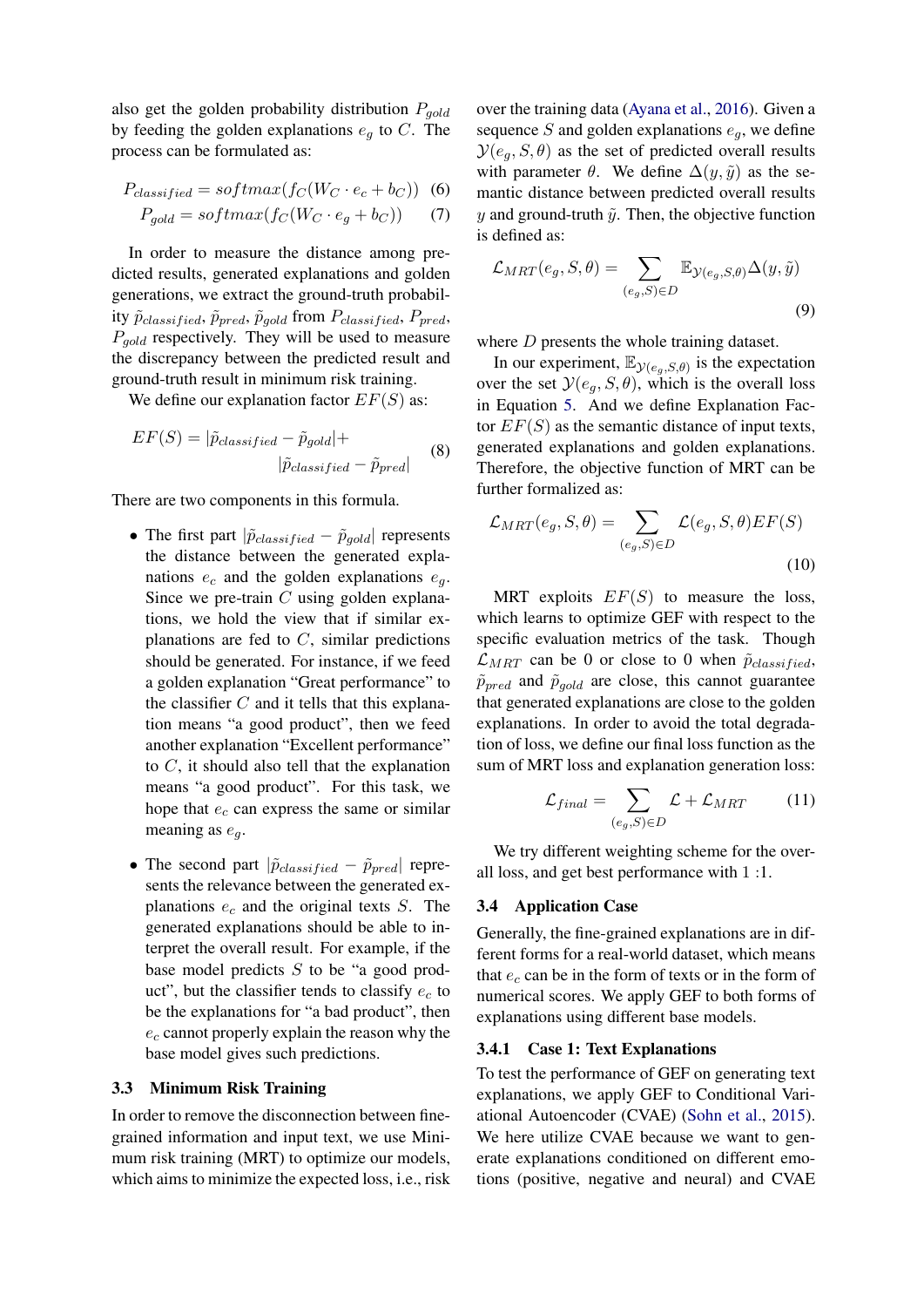<span id="page-4-0"></span>

Figure 2: Structure of CVAE+GEF. There are totally 4 categories for the classification, and the ground-truth category is 2 in this example. We assume that the pretrained classifier is a "perfect" classifier that will correctly predict the final label to be 2 when taking  $e_a$  as input. So we wish the classifier can also predict the final result as label 2 when taking  $e_c$  as input. This is why we focus on  $\tilde{p}_{classified}$  and  $\tilde{p}_{gold}$ .

is found to be capable of generating emotional texts and capturing greater diversity than traditional SEQ2SEQ models.

We give an example of the structure of CVAE+GEF in Figure [2.](#page-4-0) For space consideration, we leave out the detailed structure of CVAE, and will elaborate it in the supplementary materials. In this architecture, golden explanations  $e_q$  and generated explanations  $e_c$  are both composed of three text comments: positive comments, negative comments, and neutral comments, which are finegrained explanations for the final overall rating. The classifier is a skip-connected model of bidirectional GRU-RNN layers [\(Felbo et al.,](#page-8-13) [2017\)](#page-8-13). It takes three kinds of comments as inputs, and outputs the probability distribution over the predicted classifications.

#### 3.4.2 Case 2: Numerical Explanations

Another frequently employed form of the finegrained explanations for the overall results is numerical scores. For example, when a user wants to rate a product, s/he may first rate some attributes of the product, like the packaging, price, etc. After rating all the attributes, s/he will give an overall rating for the product. So we can say that the rating for the attributes can somewhat explain

why the user gives the overall rating. LSTM and CNN are shown to achieve great performance in text classification tasks [\(Tang et al.,](#page-8-14) [2015\)](#page-8-14), so we use LSTM and CNN models as the encoder E respectively. The numerical explanations are also regarded as a classification problem in this example.

### 4 Dataset

We conduct experiments on two datasets where we use texts and numerical ratings to represent finegrained information respectively. The first one is crawled from a website called PCMag, and the other one is the Skytrax User Reviews Dataset. Note that all the texts in the two datasets are pre-processed by the Stanford Tokenizer<sup>[3](#page-4-1)</sup> [\(Manning](#page-8-15) [et al.,](#page-8-15) [2014\)](#page-8-15).

### 4.1 PCMag Review Dataset

This dataset is crawled from the website PCMag. It is a website providing reviews for electronic products, like laptops, smartphones, cameras and so on. Each item in the dataset consists of three parts: a long review text, three short comments, and an overall rating score for the product. Three short comments are summaries of the long review respectively from positive, negative, neutral perspectives. An overall rating score is a number ranging from 0 to 5, and the possible values that the score could be are  $\{1.0, 1.5, 2.0, ..., 5.0\}.$ 

Since long text generation is not what we focus on, the items where review text contains more than 70 sentences or comments contain greater than 75 tokens are filtered. We randomly split the dataset into 10919/1373/1356 pairs for train/dev/test set. The distribution of the overall rating scores within this corpus is shown in Table [1.](#page-5-0)

#### 4.2 Skytrax User Reviews Dataset

We incorporate an airline review dataset scraped from Skytraxs Web portal. Each item in this dataset consists of three parts: i.e., a review text, five sub-field scores and an overall rating score. The five sub-field scores respectively stand for the user's ratings for seat comfortability, cabin stuff, food, in-flight environment, and ticket value, and each score is an integer between 0 and 5. The overall score is an integer between 1 and 10.

Similar to the PCMag Review Dataset, we filter out the items where the review contains more than

<span id="page-4-1"></span><sup>3</sup>[https://nlp.stanford.edu/software/](https://nlp.stanford.edu/software/tokenizer.html) [tokenizer.html](https://nlp.stanford.edu/software/tokenizer.html)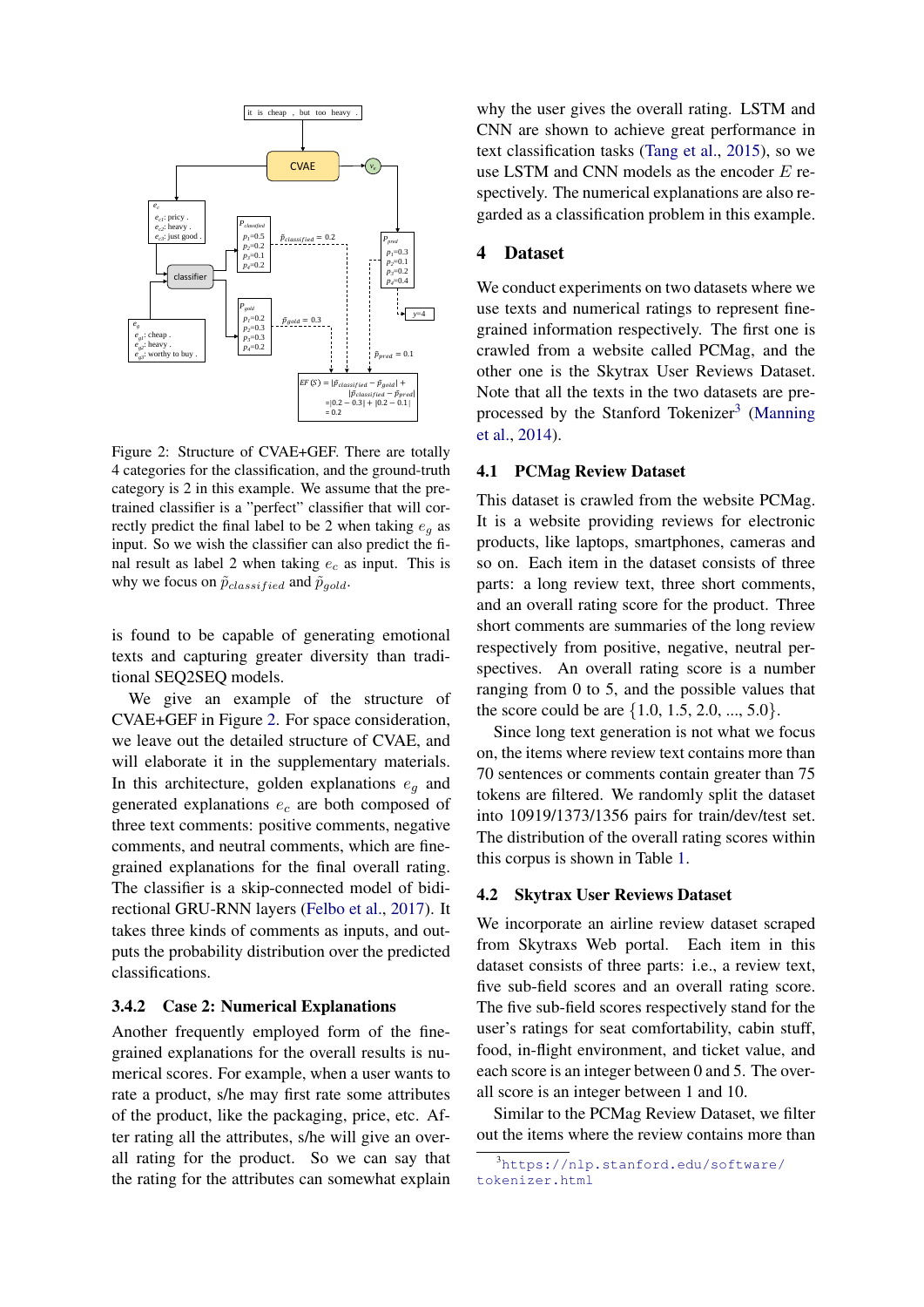| core<br>lvera | 1.U |    | <u>.</u> | ن ک |      | .    | . | - | <u>.</u> |
|---------------|-----|----|----------|-----|------|------|---|---|----------|
| Number        |     | 60 | 283      | 809 | 2300 | 3981 |   |   | 0        |

<span id="page-5-0"></span>Table 1: Distribution of examples by each overall rating score in PCMag Review Dataset.

<span id="page-5-1"></span>

| $\sim$<br>Score<br>verali. |                      |      |     |      |      |      |      |      |      | 1 V            |
|----------------------------|----------------------|------|-----|------|------|------|------|------|------|----------------|
| Number                     | 1077<br>41<br>TV / J | 2190 | 724 | 1186 | 1821 | 1302 | 2387 | 3874 | 4008 | 150C<br>49 J U |

Table 2: Distribution of examples by each overall rating score in Skytrax User Reviews Dataset.

<span id="page-5-2"></span>

|         | Embedding   | hidden | batch size |
|---------|-------------|--------|------------|
| PCMag   | GloVe, 100  | 128    | 32         |
| Skytrax | random, 100 | 256    | 64         |

Table 3: Experimental settings for our experiments. Note that for CNN, we additionally set filter number to be 256 and filter sizes to be  $[3, 4, 5, 6]$ .

300 tokens. Then we randomly split the dataset into 21676/2710/2709 pairs for train/dev/test set. The distribution of the overall rating scores within this corpus is shown in Table [2.](#page-5-1)

### 5 Experiments and Analysis

### 5.1 Experimental Settings

As the goal of this study is to propose an explanation framework, in order to test the effectiveness of proposed GEF, we use the same experimental settings on the base model and on the base model+GEF. We use GloVe [\(Pennington](#page-8-16) [et al.,](#page-8-16) [2014\)](#page-8-16) word embedding for PCMag dataset and minimize the objective function using Adam [\(Kingma and Ba,](#page-8-17) [2014\)](#page-8-17). The hyperparameter settings for both datasets are listed in Table [3.](#page-5-2) Meanwhile, since the generation loss is larger than classification loss for text explanations, we stop updating the predictor after classification loss reaches a certain threshold (adjusted based on dev set) to avoid overfitting.

#### 5.2 Experimental Results

#### 5.2.1 Results of Text Explanations

We use BLEU [\(Papineni et al.,](#page-8-18) [2002\)](#page-8-18) scores to evaluation the quality of generated text explanations. Table [4](#page-5-3) shows the comparison results of explanations generated by CVAE and CVAE+GEF.

There are considerable improvements on the BLEU scores of explanations generated by CVAE+GEF over the explanations generated by CVAE, which demonstrates that the explanations generated by CVAE+GEF are of higher quality.

<span id="page-5-3"></span>

|      |                 | BLEU-1 | BLEU-2 | BLEU-3 | BLEU-4 |
|------|-----------------|--------|--------|--------|--------|
| Pos. | <b>CVAE</b>     | 36.1   | 13.5   | 3.7    | 2.2    |
|      | CVAE+GEF        | 40.1   | 15.6   | 4.5    | 2.6    |
| Neg. | <b>CVAE</b>     | 33.3   | 14.1   | 3.1    | 2.2    |
|      | <b>CVAE+GEF</b> | 35.9   | 16.0   | 4.0    | 2.9    |
| Neu. | <b>CVAE</b>     | 30.0   | 8.8    | 2.0    | 1.2.   |
|      | <b>CVAE+GEF</b> | 33.2   | 10.2   | 2.5    | 1.5    |

Table 4: BLEU scores for generated explanations. Pos., Neg., Neu. respectively stand for positive, negative and neural explanations. The low BLEU-3 and BLEU-4 scores are because the target explanations contain many domain-specific words with low frequency, which makes it hard for the model to generate accurate explanations.

<span id="page-5-4"></span>

|             | $Acc\%$ (Dev) | $Acc\%$ (Test) |
|-------------|---------------|----------------|
| <b>CVAE</b> | 42.07         | 42.58          |
| CVAE+GEF    | 44.04         | 43.67          |
| Oracle      | 46.43         | 46.73          |

Table 5: Classification accuracy on PCMag Review Dataset. *Oracle* means if we feed ground-truth text explanations to the Classifier  $C$ , the accuracy  $C$  can achieve to do classification. *Oracle* confirms our assumption that explanations can do better in classification than the original text.

CVAE+GEF can generate explanations that are closer to the overall results, thus can better illustrate why our model makes such a decision.

In our opinion, the generated fine-grained explanations should provide the extra guidance to the classification task, so we also compare the performance of classification on CVAE and CVAE+GEF. We use top-1 accuracy and top-3 accuracy as the evaluation metrics for the performance of classification. In Table [5,](#page-5-4) we compare the results of CVAE+GEF with CVAE in both test and dev set. As shown in the table, CVAE+GEF has better classification results than CVAE, which indicates that the fine-grained information can really help enhance the overall classification results.

As aforementioned, we have an assumption that if we use fine-grained explanations for classifica-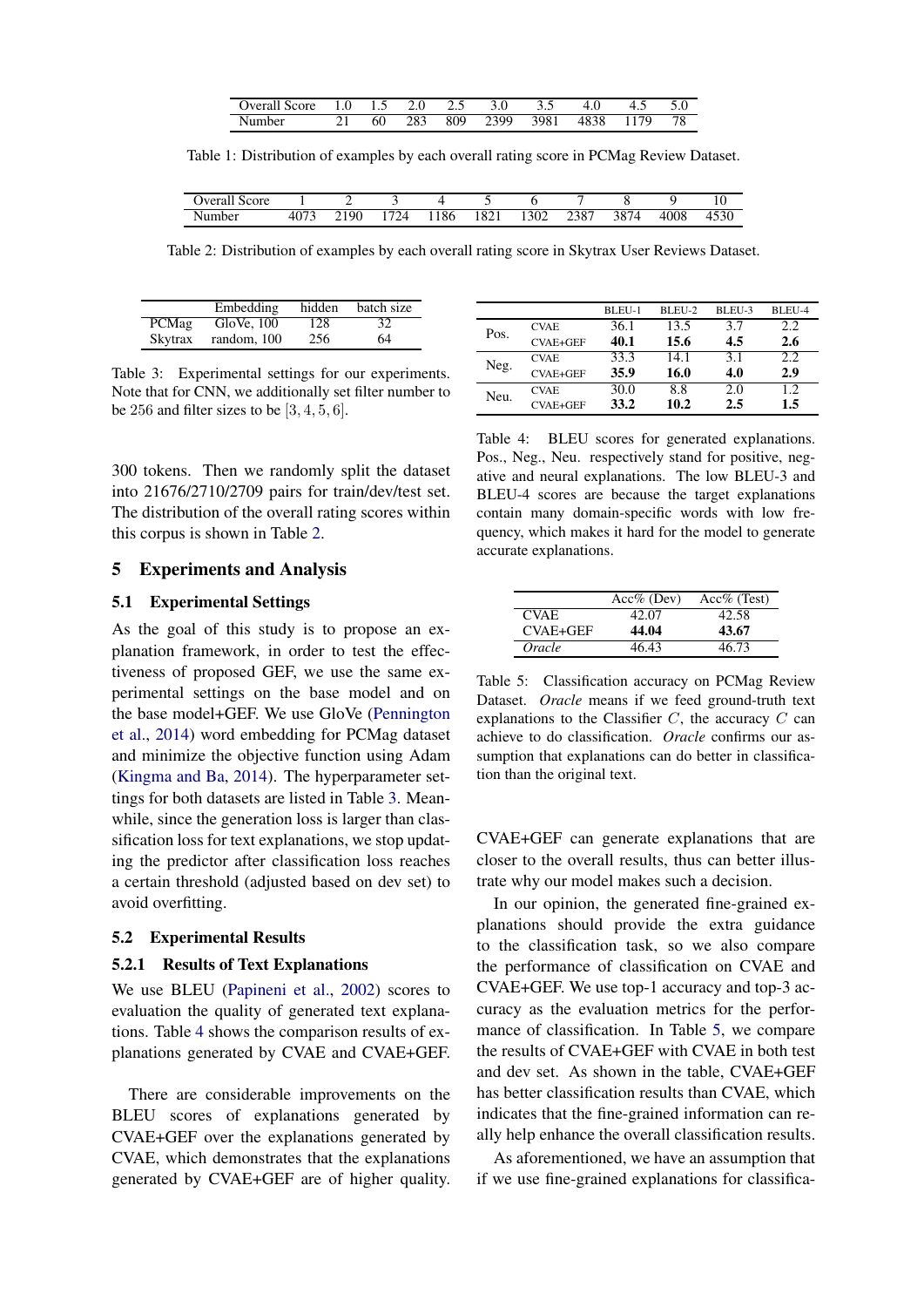<span id="page-6-0"></span>

|             | $s\%$ | $c\%$ | $f\%$ | $1\%$ | $t\%$ |
|-------------|-------|-------|-------|-------|-------|
| <b>LSTM</b> | 46.59 | 52.27 | 43.74 | 41.82 | 45.04 |
| LSTM+GEF    | 49.13 | 53.16 | 46.29 | 42.34 | 48.25 |
| <b>CNN</b>  | 46.22 | 51.83 | 44.59 | 43.34 | 46.88 |
| $CNN+GEF$   | 49.80 | 52.49 | 48.03 | 44.67 | 48.76 |

Table 6: Accuracy of sub-field numerical explanations on Skytrax User Reviews Dataset. s, c, f, t, v stand for seat comfortability, cabin stuff, food, in-flight environment and ticket value, respectively.

tion, we shall get better results than using the original input texts. Therefore, we list the performance of the classifier  $C$  in Table [5](#page-5-4) to make the comparison. Experiments show that  $C$  has better performance than both CVAE and CVAE+GEF, which proves our assumption to be reasonable.

#### 5.2.2 Results of Numerical Explanations

In the Skytrax User Reviews Dataset, the overall ratings are integers between 1 to 10, and the five sub-field ratings are integers between 0 and 5. All of them can be treated as classification problems, so we use accuracy to evaluate the performance.

The accuracy of predicting the sub-field ratings can indicate the quality of generated numerical explanations. In order to prove that GEF can help generate better explanations, we show the accuracy of the sub-field rating classification in Table [6.](#page-6-0) The 5 ratings evaluate the seat comfortability, cabin stuff, food, in-flight environment, and ticket value, respectively. As we can see from the results in Table [6,](#page-6-0) the accuracy for 5 sub-field ratings all get enhanced comparing with the baseline. Therefore, we can tell that GEF can improve the quality of generated numerical explanations.

Then we compare the result for classification in Table [7.](#page-6-1) As the table shows, the accuracy or top-3 accuracy both get improved when the models are combined with GEF.

Moreover, the performances of the classifier are better than LSTM (+GEF) and CNN (+GEF), which further confirms our assumption that the classifier C can imitate the conceptual habits of human beings. Leveraging the explanations can provide guidance for the model when doing final results prediction.

#### 5.3 Human Evaluation

In order to prove our model-agnostic framework can make the basic model generate explanations more closely aligned with the classification results, we employ crowdsourced judges to evaluate

<span id="page-6-1"></span>

|             | Acc%  | Top-3 Acc $%$ |
|-------------|-------|---------------|
| <b>LSTM</b> | 38.06 | 76.89         |
| LSTM+GEF    | 39.20 | 77.96         |
| <b>CNN</b>  | 37.06 | 76.85         |
| $CNN+GEF$   | 39.02 | 79.07         |
| Oracle      | 45.00 | 83.13         |

Table 7: Classification accuracy on Skytrax User Reviews Dataset. *Oracle* means if we feed ground-truth numerical explanation to the Classifier  $C$ , the accuracy C can achieve to do classification.

<span id="page-6-2"></span>

|         | $\nabla$ in $\%$ | Lose $\%$ | Tie% |
|---------|------------------|-----------|------|
| VAE+GEE | 51.37            | 12 38     |      |

Table 8: Results of human evaluation. Tests are conducted between the text explanations generated by basic CVAE and CVAE+GEF.

a random sample of 100 items in the form of text, each being assigned to 5 judges on the Amazon Mechanical Turk. All the items are correctly classified both using the basic model and using GEF, so that we can clearly compare the explainability of these generated text explanations. We report the results in Table [8,](#page-6-2) and we can see that over half of the judges think that our GEF can generate explanations more related to the classification results. In particular, for 57.62% of the tested items, our GEF can generate better or equal explanations comparing with the basic model.

In addition, we show some the examples of text explanations generated by CVAE+GEF in Table [11.](#page-11-0) We can see that our model can accurately capture some key points in the golden explanations. And it can learn to generate grammatical comments that are logically reasonable. All these illustrate the efficient of our method. We will demonstrate more of our results in the supplementary materials.

#### 5.4 Error and Analysis

We focus on the deficiency of generation for text explanation in this part.

First of all, as we can see from Table [11,](#page-11-0) the generated text explanation tend to be shorter than golden explanations. It is because longer explanations tend to bring more loss, so GEF tends to leave out the words that are of less informative, like function words, conjunctions, etc. In order to solve this problem, we may consider adding length reward/penalty by reinforcement learning to control the length of generated texts.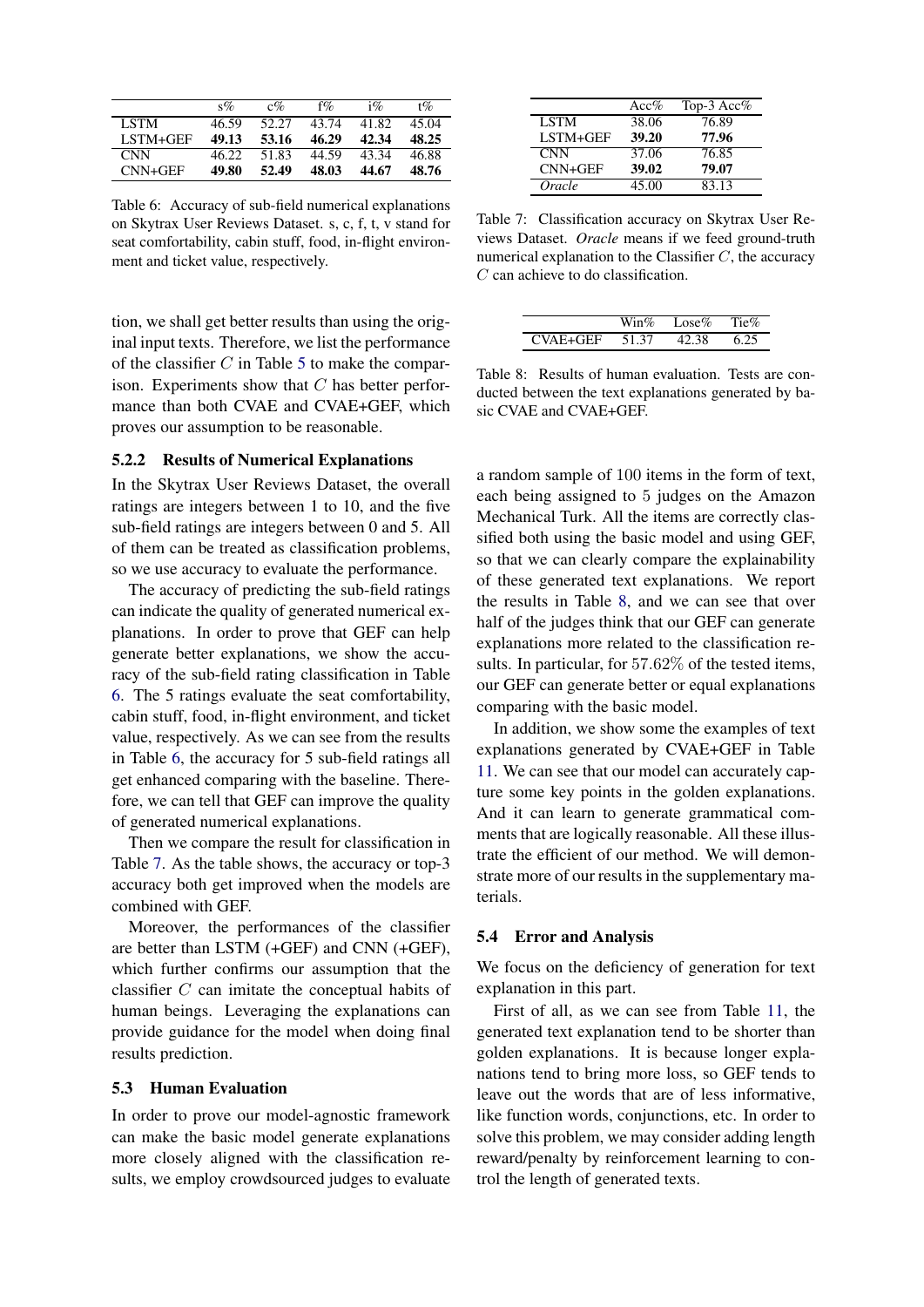| Product<br>and        | <b>Explanations</b>                                                                                                                                                                                                   |
|-----------------------|-----------------------------------------------------------------------------------------------------------------------------------------------------------------------------------------------------------------------|
| <b>Overall Rating</b> |                                                                                                                                                                                                                       |
|                       | <b>Positive Generated:</b> very affordable, unique and ergonomic design, good port selection.                                                                                                                         |
|                       | Positive Golden: unique design. dual hdmi ports. good color quality. energy efficient.                                                                                                                                |
| Monitor, 3.0          | <b>Negative Generated:</b> relatively faint on some features, relatively high contrast ratio, no auto port.<br>Negative Golden: expensive. weak light grayscale performance. features are scarce.                     |
|                       | <b>Neutral Generated:</b> the samsung series is a unique touch-screen monitor featuring a unique design<br>and a nice capacitive picture, but its color and grayscale performance could be better.                    |
|                       | <b>Neutral Golden:</b> the samsung series is a stylish 27-inch monitor offering good color reproduction and<br>sharp image quality, however, it's more expensive than most tn monitors and has a limited feature set. |

Table 9: Examples of our generated explanations. Some key points are underlined.

Second, there are  $\langle$  UNK $\rangle$ s in the generated explanations. Since we are generating abstractive comments for product reviews, there may exist some domain-specific words. The frequency of these special words is low, so it is relatively hard for GEF to learn to embed and generated these words. A substituted way is that we can use copymechanism [\(Gu et al.,](#page-8-19) [2016\)](#page-8-19) to generate these domain-specific words.

## 6 Related Work

Our work is closely aligned with Explainable Artificial Intelligence [\(Gunning,](#page-8-20) [2017\)](#page-8-20), which is claimed to be essential if users are to understand, and effectively manage this incoming generation of artificially intelligent partners. In artificial intelligence, providing an explanation of individual decisions has attracted attention in recent years. The traditional way of explaining the results is to build connections between the input and output, and figure out how much each dimension or element contributes to the final output. Some previous works explain the result in two ways: evaluating the sensitivity of output if input changes and analyzing the result from a mathematical perspective by redistributing the prediction function backward [\(Samek et al.,](#page-8-4) [2018\)](#page-8-4). There are some works connecting the result with the classification model. [Ribeiro et al.](#page-8-7) [\(2016\)](#page-8-7) selects a set of representative instances with explanations via submodular optimization. Although the method is promising and mathematically reasonable, they cannot generate explanations in natural forms. They focus on how to interpret the result.

Some of the previous works have similar motivations as our work. [Lei et al.](#page-8-21) [\(2016\)](#page-8-21) rationalize neural prediction by extracting the phrases from the input texts as explanations. They conduct their

work in an extractive way, and focus on rationalizing the predictions. However, our work aims not only to predict the results but also to generate abstractive explanations, and our framework can generate explanations both in the forms of texts and numerical scores. [Hancock et al.](#page-8-2) [\(2018\)](#page-8-2) proposes to use a classifier with natural language explanations that are annotated by human beings to do the classification. Our work is different from theirs in that we use the natural attributes as the explanations which are more frequent in reality. [Camburu et al.](#page-8-5)  $(2018)$  proposes e-SNLI<sup>[4](#page-7-0)</sup> by extending SNLI dataset with text explanations. And their simple but effective model proves the feasibility of generating text explanations for neural classification models.

# 7 Conclusion

In this paper, we investigate the possibility of using fine-grained information to help explain the decision made by our classification model. More specifically, we design a Generative Explanation Framework (GEF) that can be adapted to different models. Minimum risk training method is applied to our proposed framework. Experiments demonstrate that after combining with GEF, the performance of the base model can be enhanced. Meanwhile, the quality of explanations generated by our model is also improved, which demonstrates that GEF is capable of generating more reasonable explanations for the decision.

Since our proposed framework is modelagnostic, we can combine it with other natural processing tasks, e.g. summarization, extraction, which we leave to our future work.

<span id="page-7-0"></span><sup>&</sup>lt;sup>4</sup>The dataset is not publicly available now. We would like to conduct further experiments on this dataset when it is released.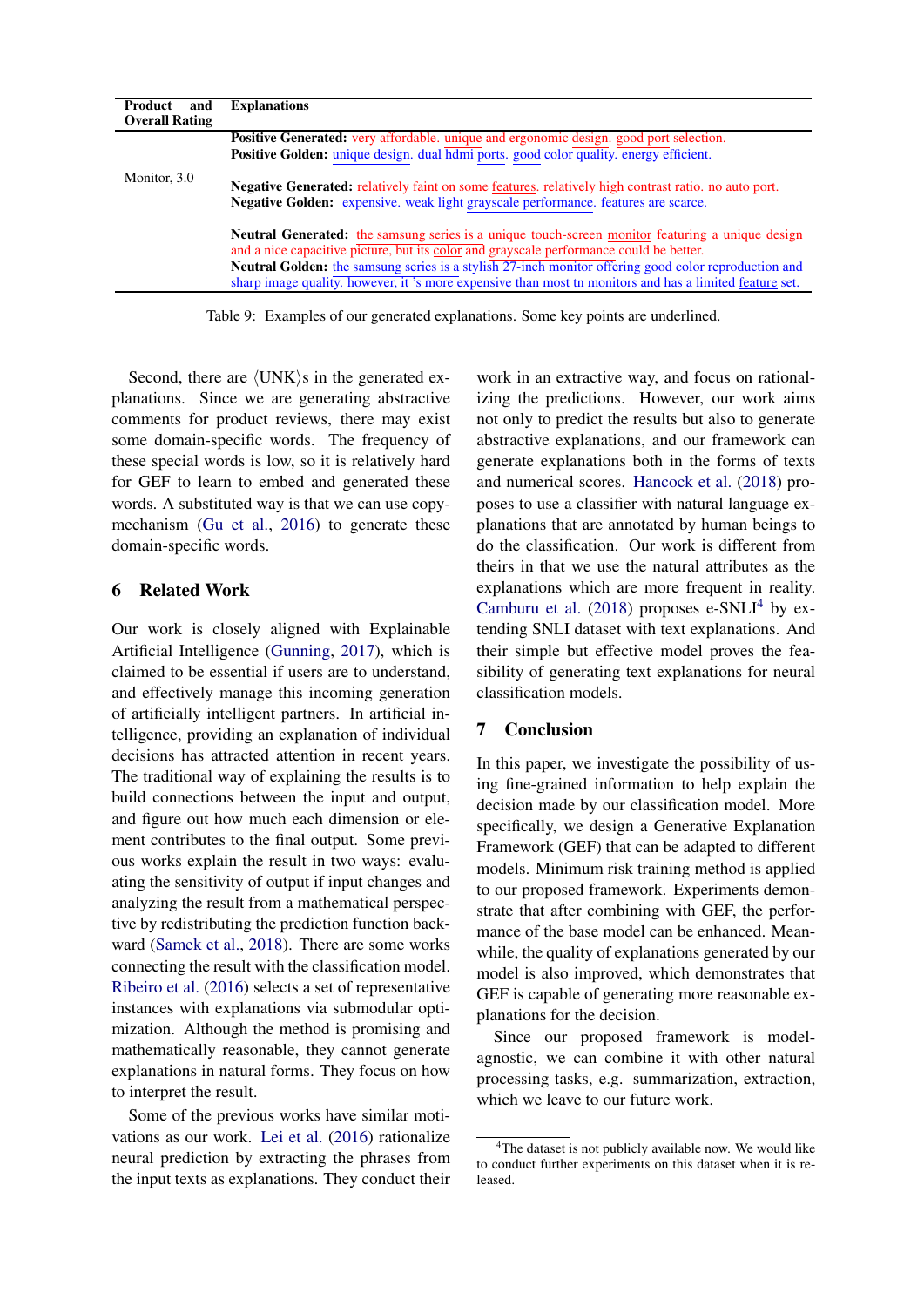#### References

- <span id="page-8-11"></span>Shiqi Shen Ayana, Zhiyuan Liu, and Maosong Sun. 2016. Neural headline generation with minimum risk training. *arXiv preprint arXiv:1604.01904*.
- <span id="page-8-5"></span>Oana-Maria Camburu, Tim Rocktäschel, Thomas Lukasiewicz, and Phil Blunsom. 2018. [e-snli: Natu](http://papers.nips.cc/paper/8163-e-snli-natural-language-inference-with-natural-language-explanations.pdf)[ral language inference with natural language expla](http://papers.nips.cc/paper/8163-e-snli-natural-language-inference-with-natural-language-explanations.pdf)[nations.](http://papers.nips.cc/paper/8163-e-snli-natural-language-inference-with-natural-language-explanations.pdf) In S. Bengio, H. Wallach, H. Larochelle, K. Grauman, N. Cesa-Bianchi, and R. Garnett, editors, *Advances in Neural Information Processing Systems 31*, pages 9539–9549. Curran Associates, Inc.
- <span id="page-8-13"></span>Bjarke Felbo, Alan Mislove, Anders Søgaard, Iyad Rahwan, and Sune Lehmann. 2017. Using millions of emoji occurrences to learn any-domain representations for detecting sentiment, emotion and sarcasm. In *Proceedings of the 2017 Conference on Empirical Methods in Natural Language Processing*, pages 1615–1625.
- <span id="page-8-19"></span>J Gu, Z Lu, H Li, and VOK Li. 2016. Incorporating copying mechanism in sequence-to-sequence learning. In *Annual Meeting of the Association for Computational Linguistics (ACL), 2016*. Association for Computational Linguistics.
- <span id="page-8-20"></span>David Gunning. 2017. Explainable artificial intelligence (xai). *Defense Advanced Research Projects Agency (DARPA), nd Web*.
- <span id="page-8-2"></span>Braden Hancock, Paroma Varma, Stephanie Wang, Martin Bringmann, Percy Liang, and Christopher Ré. 2018. [Training classifiers with natural lan](http://aclweb.org/anthology/P18-1175)[guage explanations.](http://aclweb.org/anthology/P18-1175) In *Proceedings of the 56th Annual Meeting of the Association for Computational Linguistics (Volume 1: Long Papers)*, pages 1884– 1895. Association for Computational Linguistics.
- <span id="page-8-8"></span>Yoon Kim. 2014. Convolutional neural networks for sentence classification. *EMNLP*.
- <span id="page-8-17"></span>Diederik P Kingma and Jimmy Lei Ba. 2014. Adam: A method for stochastic optimization. In *Proc. 3rd Int. Conf. Learn. Representations*.
- <span id="page-8-10"></span>Siwei Lai, Liheng Xu, Kang Liu, and Jun Zhao. 2015. Recurrent convolutional neural networks for text classification. In *AAAI*, volume 333, pages 2267– 2273.
- <span id="page-8-21"></span>Tao Lei, Regina Barzilay, and Tommi Jaakkola. 2016. Rationalizing neural predictions. *EMNLP*.
- <span id="page-8-9"></span>Pengfei Liu, Xipeng Qiu, and Xuanjing Huang. 2016. [Recurrent neural network for text classification with](https://arxiv.org/abs/1605.05101) [multi-task learning.](https://arxiv.org/abs/1605.05101) In *Proceedings of International Joint Conference on Artificial Intelligence*.
- <span id="page-8-3"></span>Xuezhe Ma, Zecong Hu, Jingzhou Liu, Nanyun Peng, Graham Neubig, and Eduard Hovy. 2018. [Stack](http://aclweb.org/anthology/P18-1130)[pointer networks for dependency parsing.](http://aclweb.org/anthology/P18-1130) In *Proceedings of the 56th Annual Meeting of the Association for Computational Linguistics (Volume 1: Long*

*Papers)*, pages 1403–1414. Association for Computational Linguistics.

- <span id="page-8-15"></span>Christopher Manning, Mihai Surdeanu, John Bauer, Jenny Finkel, Steven Bethard, and David McClosky. 2014. The stanford corenlp natural language processing toolkit. In *Proceedings of 52nd annual meeting of the association for computational linguistics: system demonstrations*, pages 55–60.
- <span id="page-8-6"></span>Sixun Ouyang, Aonghus Lawlor, Felipe Costa, and Peter Dolog. 2018. Improving explainable recommendations with synthetic reviews. *arXiv preprint arXiv:1807.06978*.
- <span id="page-8-18"></span>Kishore Papineni, Salim Roukos, Todd Ward, and Wei-Jing Zhu. 2002. Bleu: a method for automatic evaluation of machine translation. In *Proceedings of the 40th annual meeting on association for computational linguistics*, pages 311–318. Association for Computational Linguistics.
- <span id="page-8-16"></span>Jeffrey Pennington, Richard Socher, and Christopher Manning. 2014. Glove: Global vectors for word representation. In *Proceedings of the 2014 conference on empirical methods in natural language processing (EMNLP)*, pages 1532–1543.
- <span id="page-8-1"></span>Matthew E. Peters, Mark Neumann, Mohit Iyyer, Matt Gardner, Christopher Clark, Kenton Lee, and Luke Zettlemoyer. 2018. Deep contextualized word representations. In *Proc. of NAACL*.
- <span id="page-8-7"></span>Marco Tulio Ribeiro, Sameer Singh, and Carlos Guestrin. 2016. Why should i trust you?: Explaining the predictions of any classifier. In *Proceedings of the 22nd ACM SIGKDD international conference on knowledge discovery and data mining*, pages 1135–1144. ACM.
- <span id="page-8-4"></span>Wojciech Samek, Thomas Wiegand, and Klaus-Robert Müller. 2018. [Explainable artificial intelligence:](https://www.itu.int/en/journal/001/Pages/05.aspx) [Understanding, visualizing and interpreting deep](https://www.itu.int/en/journal/001/Pages/05.aspx) [learning models.](https://www.itu.int/en/journal/001/Pages/05.aspx) *ITU Journal: ICT Discoveries - Special Issue 1 - The Impact of Artificial Intelligence (AI) on Communication Networks and Services*, 1(1):39–48.
- <span id="page-8-12"></span>Kihyuk Sohn, Honglak Lee, and Xinchen Yan. 2015. Learning structured output representation using deep conditional generative models. In *Advances in Neural Information Processing Systems*, pages 3483–3491.
- <span id="page-8-14"></span>Duyu Tang, Bing Qin, and Ting Liu. 2015. [Document](http://aclweb.org/anthology/D15-1167) [modeling with gated recurrent neural network for](http://aclweb.org/anthology/D15-1167) [sentiment classification.](http://aclweb.org/anthology/D15-1167) In *Proceedings of the 2015 Conference on Empirical Methods in Natural Language Processing*, pages 1422–1432, Lisbon, Portugal. Association for Computational Linguistics.
- <span id="page-8-0"></span>Ashish Vaswani, Noam Shazeer, Niki Parmar, Jakob Uszkoreit, Llion Jones, Aidan N Gomez, Łukasz Kaiser, and Illia Polosukhin. 2017. Attention is all you need. In *Advances in Neural Information Processing Systems*, pages 5998–6008.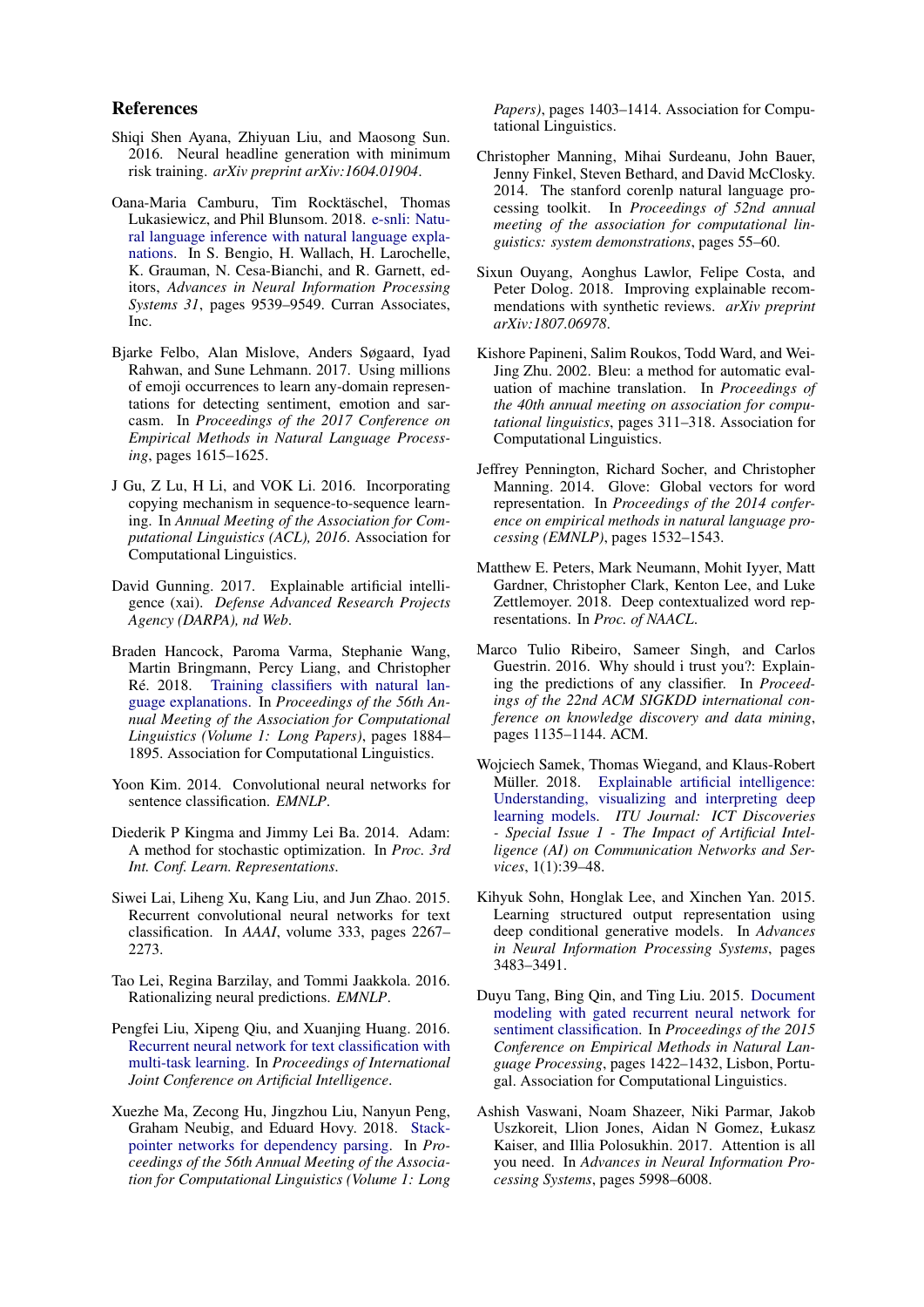- <span id="page-9-1"></span>Wei Wang, Ming Yan, and Chen Wu. 2018. Multigranularity hierarchical attention fusion networks for reading comprehension and question answering. In *Proceedings of the 56th Annual Meeting of the Association for Computational Linguistics (Volume 1: Long Papers)*, volume 1, pages 1705–1714.
- <span id="page-9-0"></span>Qingyu Yin, Yu Zhang, Weinan Zhang, Ting Liu, and William Yang Wang. 2018. Deep reinforcement learning for chinese zero pronoun resolution. *ACL*.
- <span id="page-9-3"></span>Xiang Zhang, Junbo Zhao, and Yann LeCun. 2015. Character-level convolutional networks for text classification. In *Advances in neural information processing systems*, pages 649–657.
- <span id="page-9-2"></span>Xianda Zhou and William Yang Wang. 2018. Mojitalk: Generating emotional responses at scale. In *Proceedings of the 56th Annual Meeting of the Association for Computational Linguistics*, Melbourne, Victoria, Australia. ACL.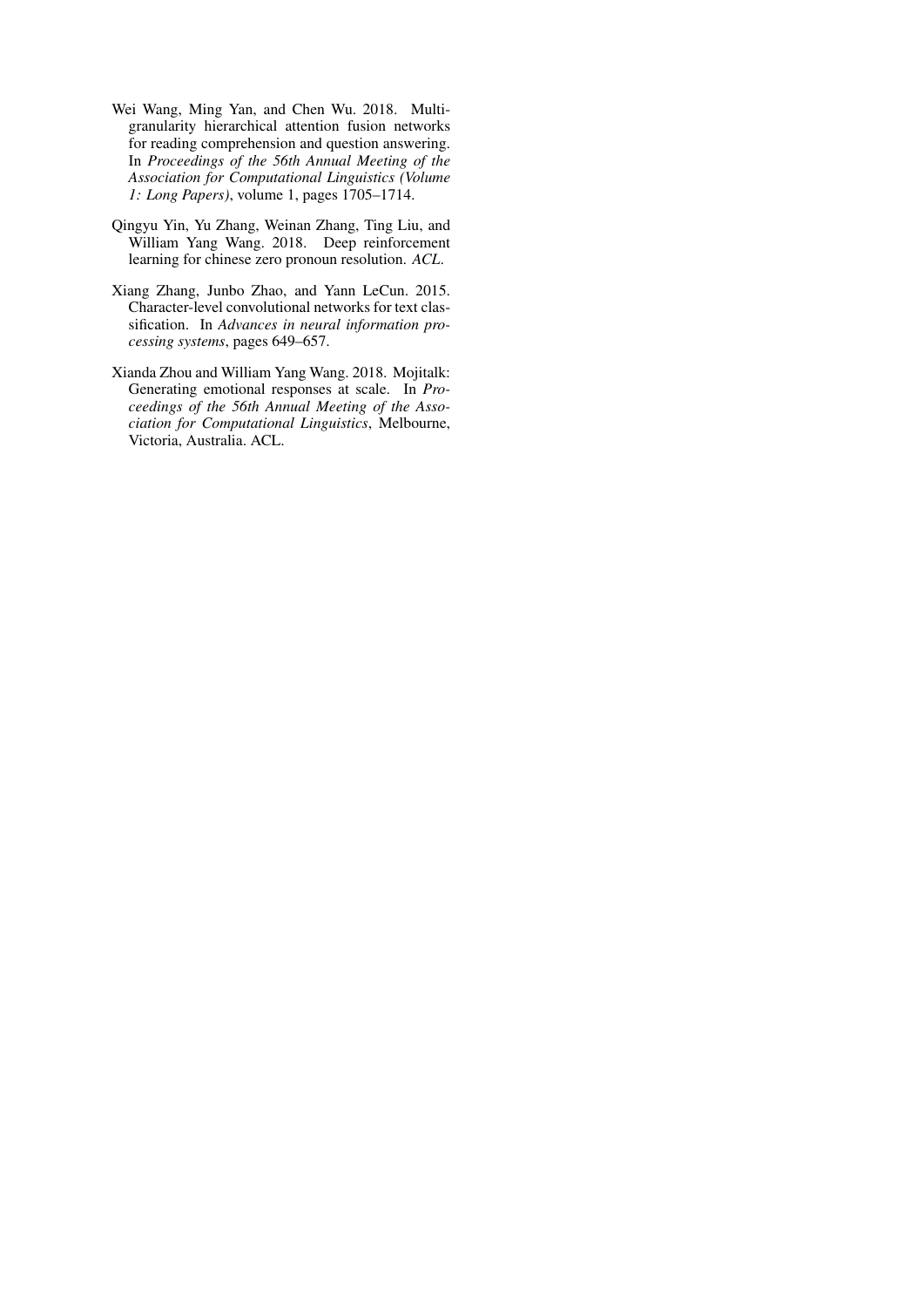#### Supplemental Material

### Structure of CVAE

By extending the SEQ2SEQ structure, we can easily get a Conditional Variational Antoencoder (CVAE) [\(Sohn et al.,](#page-8-12) [2015;](#page-8-12) [Zhou and Wang,](#page-9-2) [2018\)](#page-9-2). Figure [3](#page-10-0) shows the structure of the model.

<span id="page-10-0"></span>

Figure 3: The structure of CVAE. The Input Encoder encodes the input text in  $v_0$ , and  $v_c$  is the control signal that determines the kind of fine-grained information (positive, negative and neutral).  $v_e$  is the initial input for the decoder. The Explanations Encoder encodes the short comment in  $x$ . Recognition Network takes  $x$  as input and produces the latent variable z. In our experiment, the Recognition Network and the Prior Network are both MLPs, and we use bidirectional GRU as the Explanations Encoder and Input Encoder.

To train CVAE, we need to maximize a variational lower bound on the conditional likelihood of  $x$  given  $c$ , where  $x$  and  $c$  are both random variables. In our experiment,  $c = [v_c; v_0]$ , and x is the text explanations we want to generate. This can be rewritten as:

$$
p(x|c) = \int p(x|z, c)p(z|c)dz \qquad (12)
$$

 $z$  is the latent variable. The decoder is used to approximate  $p(x|z, c)$ , denoted as  $p_D(x|z, c)$ , and Prior Network is used to approximate  $p(z|c)$ , denoted as  $p_P(z|c)$ . In order to approximate the true

<span id="page-10-1"></span>

| Overall |      | S   | c   |     |     |     |
|---------|------|-----|-----|-----|-----|-----|
| 9.0     | pred | 4.0 | 5.0 | 5.0 | 4.0 | 5.0 |
|         | gold | 4.0 | 5.0 | 5.0 | 4.0 | 4.0 |
| 6.0     | pred | 3.0 | 5.0 | 3.0 | 3.0 | 4.0 |
|         | gold | 4.0 | 5.0 | 3.0 | 3.0 | 4.0 |
| 2.0     | pred | 2.0 | 1.0 | 2.0 | 2.0 | 2.0 |
|         | gold | 2.0 | 2.0 | 1.0 | 2.0 | 2.0 |

Table 10: Examples from the results on Skytrax User Reviews Dataset. s, c, f, i, t stand for seat comfortability, cabin stuff, food, in-flight environment and ticket value, respectively.

posterior  $p(z|x, c)$ , we introduce Recognition Network  $q_R(z|x, c)$ . According to [Sohn et al.](#page-8-12) [\(2015\)](#page-8-12), we can have the lower bound of  $\log p(x|c)$  as:

$$
- \mathcal{L}(x, c; \theta) = KL(q_R(z|x, c)||p_P(z|c))
$$
  
- 
$$
\mathbb{E}_{q_R(z|x, c)}(\log p_D(x|z, c))
$$
 (13)

 $\theta$  is the parameters in the network. Notice that during training,  $z$  is used to train  $z'$  and passed to the decoder, but during testing, the ground truth explanations are absent and  $z'$  is passed to the decoder.

### Output Sample

In this part, we provide some samples from our experiment.

### Numerical Explanation Cases

We provide some numerical explanation cases in Table [10.](#page-10-1)

#### Text Explanation Cases

We provide some text explanation cases in Table [11.](#page-11-0)